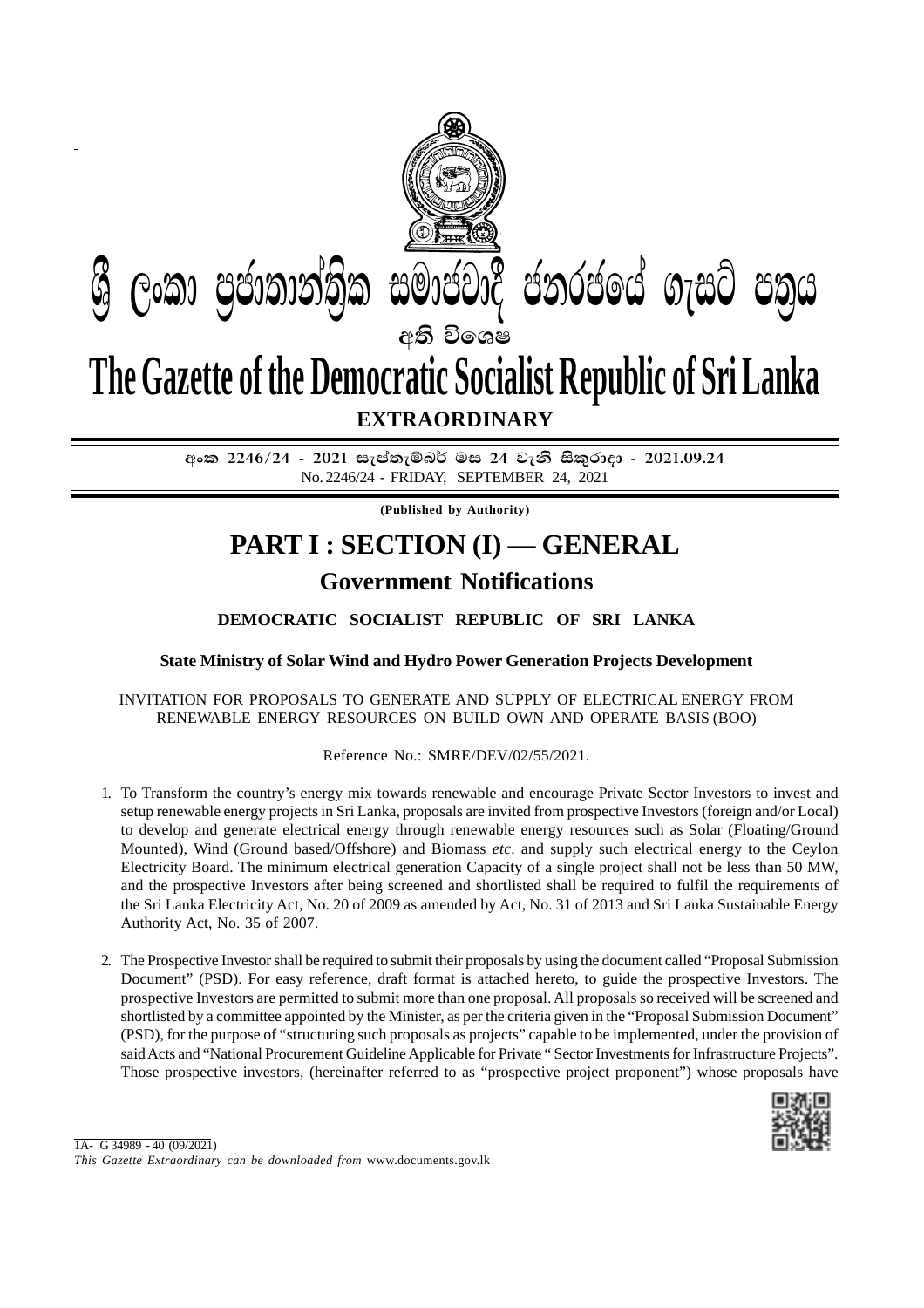$I$  කොටස : (I) ඡෙදය - ශීූ ලංකා පුජාතාන්තික සමාජවාදී ජනරජයේ අති විශෙෂ ගැසට් පතුය - 2021.09.24 PART I : SEC. (I) - GAZETTE EXTRAORDINARY OF THE DEMOCRATIC SOCIALIST REPUBLIC OF SRI LANKA - 24.09.2021 2A

been identified as "Projects" capable of implementing as "Renewable energy projects" under "Built Operate and Owned" (BOO) basis, will be invited to submit their detailed technical, commercial and financial proposal/s relevant to such projects through a document called the "Request for Proposal" (RFP) by the CEB under Section 43(5) of the said Electricity Act and the said National Procurement Guideline.

- 3. The prospective Investors may access the set of documents titled "the Proposal Submission Document" which outlines the scope of the proposal, on the SLSEA web site *http://www.energy.gov.lk.* The documents could be downloaded free of charge.
- 4. Proposals should be sent *via* email *info@energy.gov.Ik* or in person or courier or by registered post to the address given below on or before 1st November 2021 at 10:00 Hrs.
- 5. A virtual Pre Proposal Submission meeting will be held on 14.10.2021 at 10:00 hrs. and all prospective investors are permitted to participate for getting further clarifications in respect to the invitation. To get the link of the virtual meeting, please send an email to following email address *(info@energy.gov. Ik).*

Secretary, State Ministry of Solar, Wind and Hydro Power Generation Projects Development.

No.437, Galle Road, Colombo 03, Sri Lanka. (Postal Code : 00300)

| $\mathbf{A}$   | <b>General Information</b>                                       |
|----------------|------------------------------------------------------------------|
| A <sub>1</sub> | The proposed Project/Power Plant                                 |
| A <sub>2</sub> | Project/Plant Location                                           |
| A <sub>3</sub> | Name & Designation of the Applicant                              |
| A <sub>4</sub> | <b>Mailing Address</b>                                           |
|                | Telephone, Fax and Email                                         |
| A <sub>5</sub> | Experience of the Institute in similar technology and capacity   |
| B              | <b>Details of the Proposed Power Generation</b>                  |
| B <sub>1</sub> | Targeted Install Capacity of Plant (MW)                          |
| <b>B</b> 2     | Guaranteed Energy output / day (MWh)                             |
| <b>B</b> 3     | Resources & Technology                                           |
| <b>B</b> 4     | Interconnection Point (If Known)                                 |
| <b>B</b> 5     | Interconnection Voltage                                          |
| <b>B</b> 6     | Time taken to synchronize the plant after receiving CEB dispatch |
|                | instruction (If Available)                                       |

*Annexure*